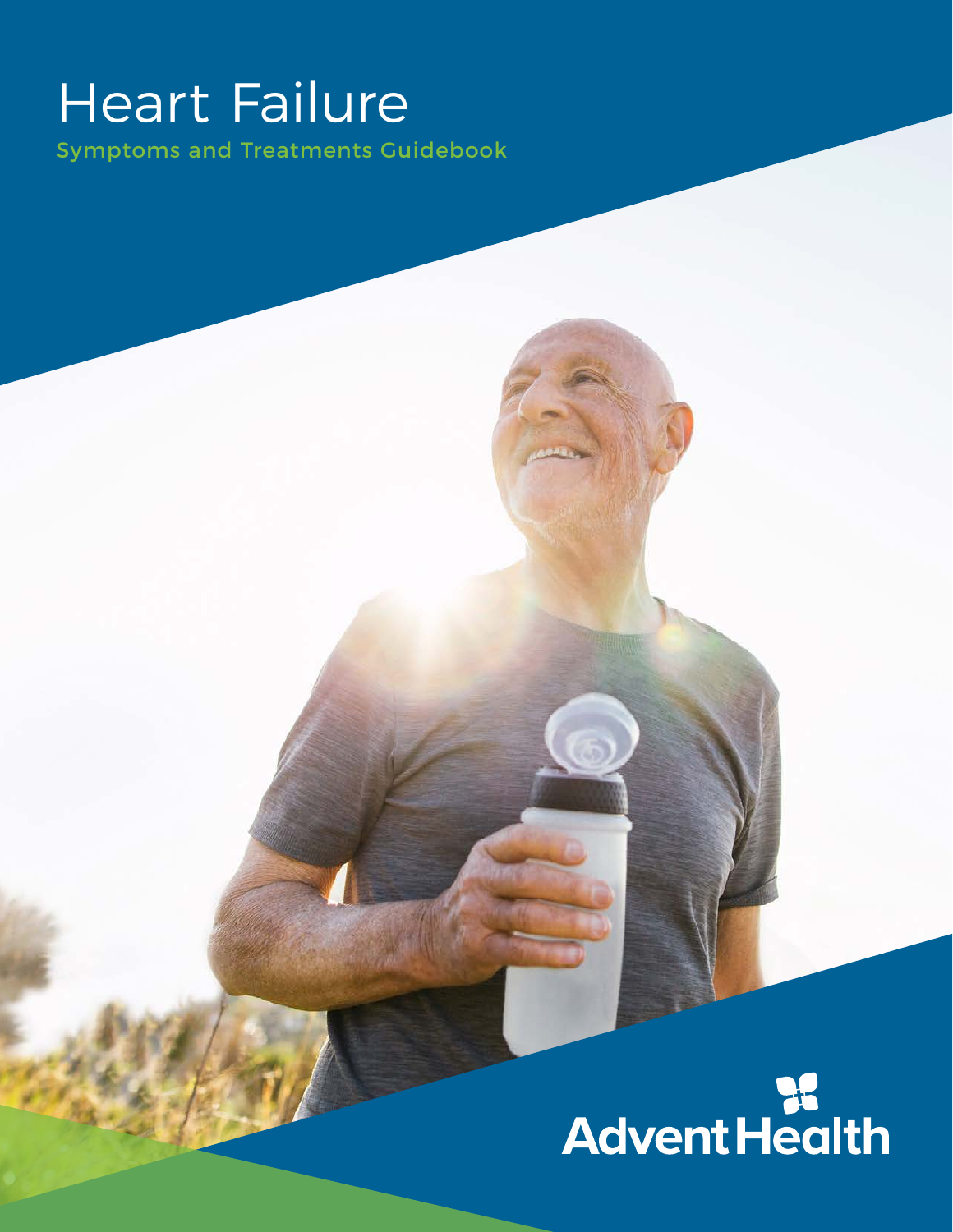

## The realities of heart failure and how to treat it.

#### We're here to support you through your treatment.

You may be surprised to know that heart failure is a recurrent condition that affects one in five people over age 40.\* Right now, about 5.7 million Americans are living with heart failure. It is one of the most common reasons why people 65 and older go to the hospital.

In some cases, heart failure is reversible, but it remains a serious condition for which there is no cure. However, many people can live a full life when it is managed with the right medical treatment, medications and lifestyle changes. Our specialists have developed this guide to help you to better understand heart failure, and how to live with it in the most healthful way possible.

*\*Source: American Heart Association*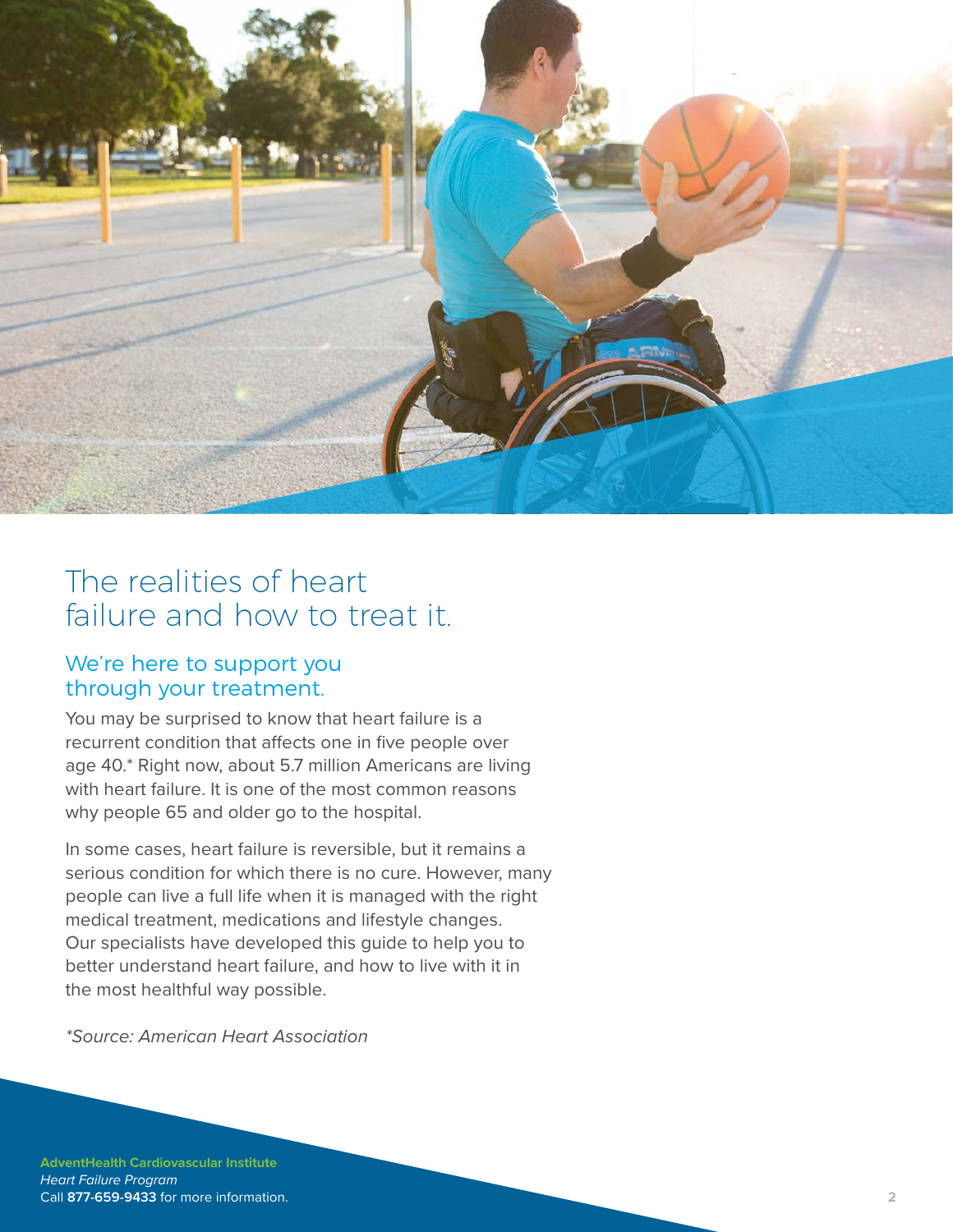

## The complex process of a simple heartbeat.

A simple heartbeat is a pretty complex process inside your body. To start, oxygenated blood coming back to your heart from the body and the lungs fills your heart's two upper chambers (the atria). As blood fills the atria, the mitral and tricuspid valves open and blood flows into the lower two chambers (the ventricles).

When your ventricles contract, the mitral and tricuspid valves close. This stops blood from flowing back into the atria and allows it to pump through the pulmonary and aortic valves. Then, the pulmonary valve opens to allow blood to travel from the right ventricle into the pulmonary artery. This artery brings blood to your lungs for oxygen.

At the same time, the aortic valve opens to allow blood to flow from the left ventricle into the aorta, which brings oxygen-rich blood to the body. As the cycle finishes, the ventricles relax and the pulmonary and aortic valves shut tightly. These valves prevent blood from flowing back into the ventricles.

## Arm yourself with knowledge.

Heart failure is a chronic condition that prevents the heart from being able to pump enough oxygenated blood to your body's cells. The heart simply can't keep up with the body's demands for oxygen. To compensate for this,

the heart's chambers enlarge, the heart's muscle mass increases, and the heart may start to pump faster. Blood vessels also narrow to keep blood pressure up, and he body naturally directs blood away from less important tissues and organs and to the heart and brain.

These measures for compensating may work for a little bit, but they just mask heart failure temporarily. Eventually, they will no longer be effective and you will start to experience fatigue, breathing problems or other symptoms. For this reason, it is important to know the warning signs of heart failure so you can get evaluation and treatment from your doctor as early as possible.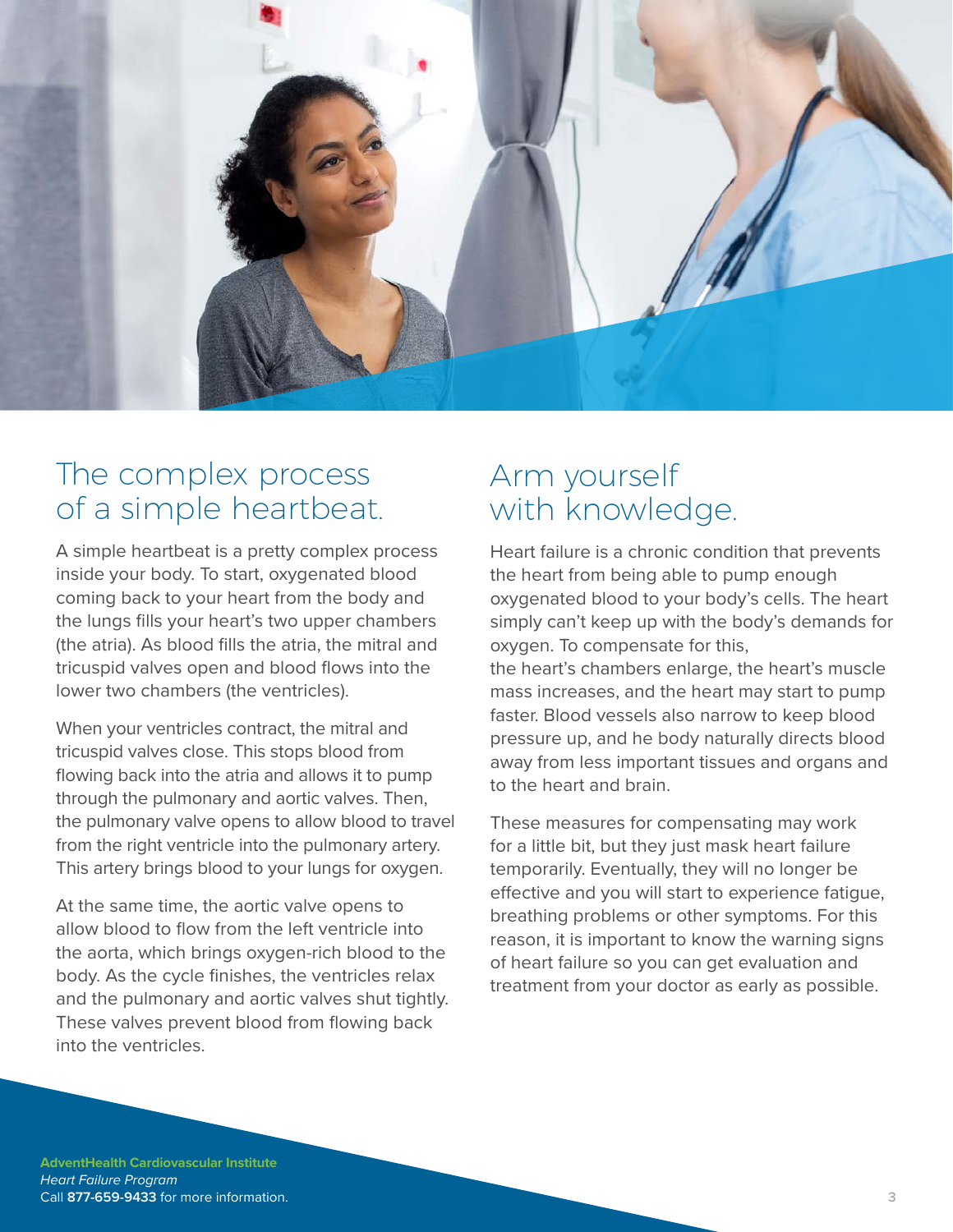## Types of heart failure.

There are two main types of heart failure: leftsided heart failure and right-sided heart failure. Left-sided heart failure is the most common. Additionally, congestive heart failure is a separate condition that can result from left-sided or rightsided heart failure.

#### Left-sided heart failure

When the left side of the heart is in failure, it must work harder to pump the same amount of blood. There are two types of left-sided heart failure. In systolic failure, the left ventricle doesn't contract normally and the heart loses its ability to pump with enough force to propel blood to your body. In diastolic failure, the left ventricle can't relax properly because the muscle is too stiff and the heart can't fill with enough blood during the resting period between each beat.



#### Right-sided Heart Failure

Often caused by left-sided heart failure, rightsided heart failure causes increased fluid pressure that circulates back to the lungs, which damages the heart's right side. This can allow blood to back up in the body's veins, causing swelling in the legs, ankles or abdomen.

#### Congestive Heart Failure

Congestive heart failure is the end result of the body not being able to manage the pressure or volume in the heart or lungs. This results in fluid building up in the lungs.

## Who is at risk for heart failure?

Most of the time, heart failure occurs in people who currently have or have had a heart condition. Coronary artery disease, high blood pressure and a previous heart attack are the most common conditions that can lead to heart failure over time.

Because heart failure affects so many Americans, it is safe to say that everyone is at risk.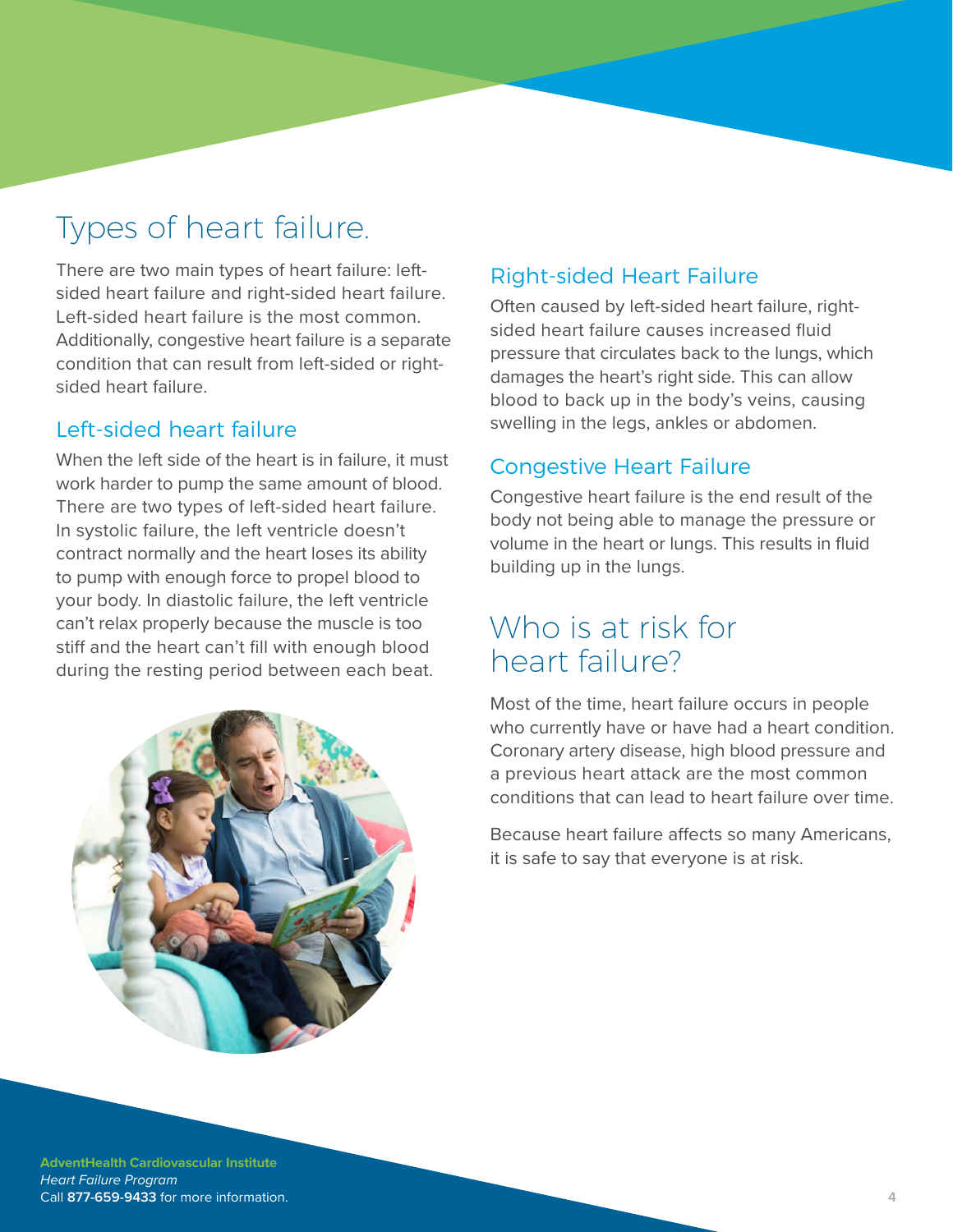## Getting ahead of your diagnosis.

The first effects of heart failure can go unnoticed because in the early stages of the condition, your body can compensate for it by making the heart work harder. Eventually, however, heart failure progresses to the point at which you will feel symptoms. If you have any of these warning signs, it is important to discuss them with your doctor so he or she can determine if you need further testing and treatment.

#### SHORTNESS OF BREATH

The inability to breathe normally or deeply, without chest discomfort.

#### CHRONIC COUGHING OR WHEEZING

Coughing that produces white or pink blood-tinged mucus.

#### BUILD-UP OF FLUID

Swelling in the feet, ankles, legs or abdomen, or weight gain.

#### **DIZZINESS**

Feeling dizzy or lightheaded, or fainting.

#### FATIGUE OR WEAKNESS

An overwhelming sustained exhaustion and decreased physical and mental ability.

#### NAUSEA OR LACK OF APPETITE

A feeling of being full or sick to your stomach.

#### CONFUSION OR IMPAIRED THINKING

Memory loss, forgetfulness and feelings of disorientation.

#### FAST HEART RATE

A feeling that your heart is racing or throbbing (palpitations).

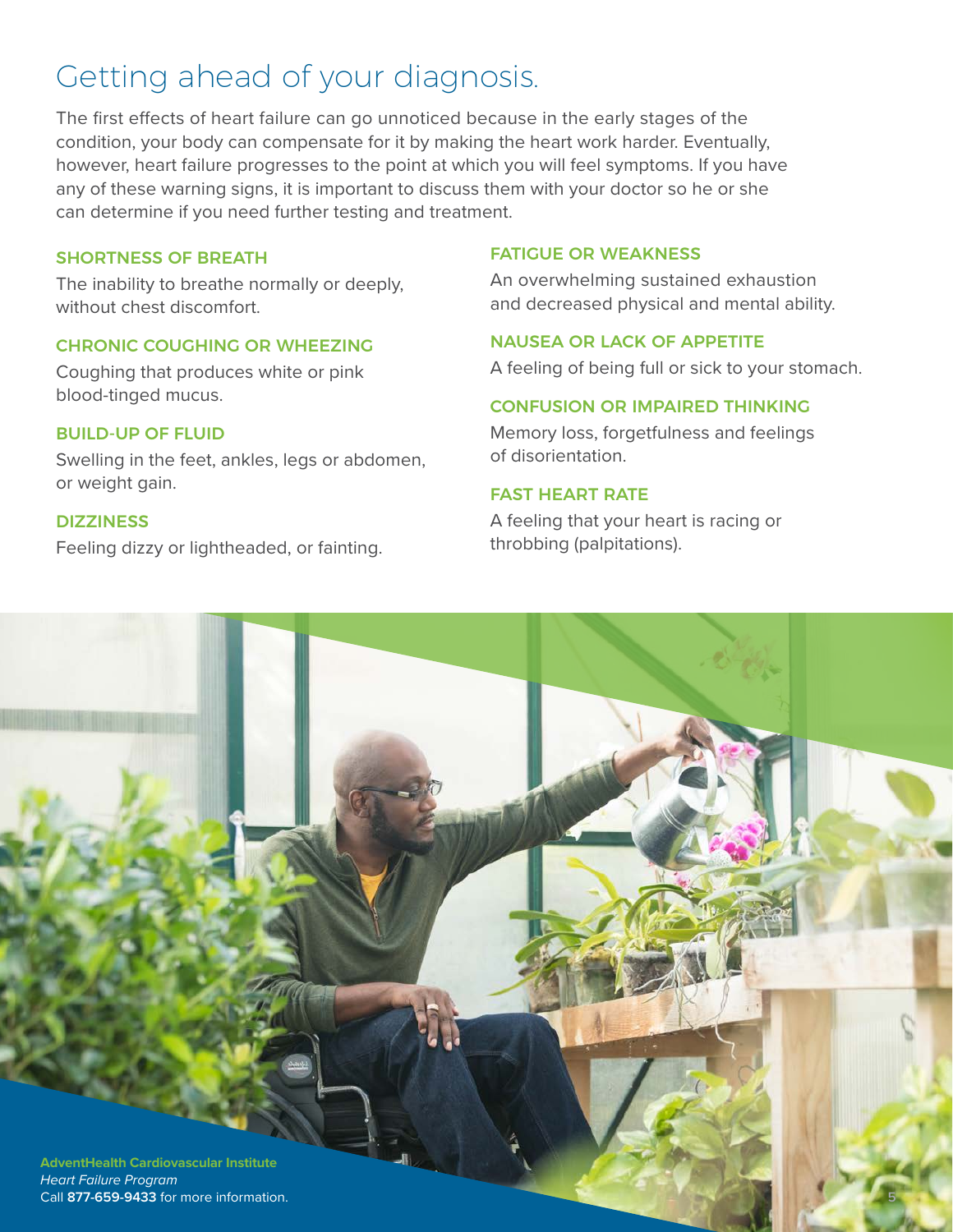

## How your doctor diagnoses heart failure.

If you have any of the signs of heart failure, your doctor might order some tests or procedures to diagnose any problems with your heart's function. Tests often focus on examining your heart's ventricles (lower chambers) for their ability to pump enough blood to the body, or relax and fill with the right amount of blood.

If you have heart failure, your doctor will determine what type and class of heart failure that you have. These factors all influence the best treatment and medication options for you.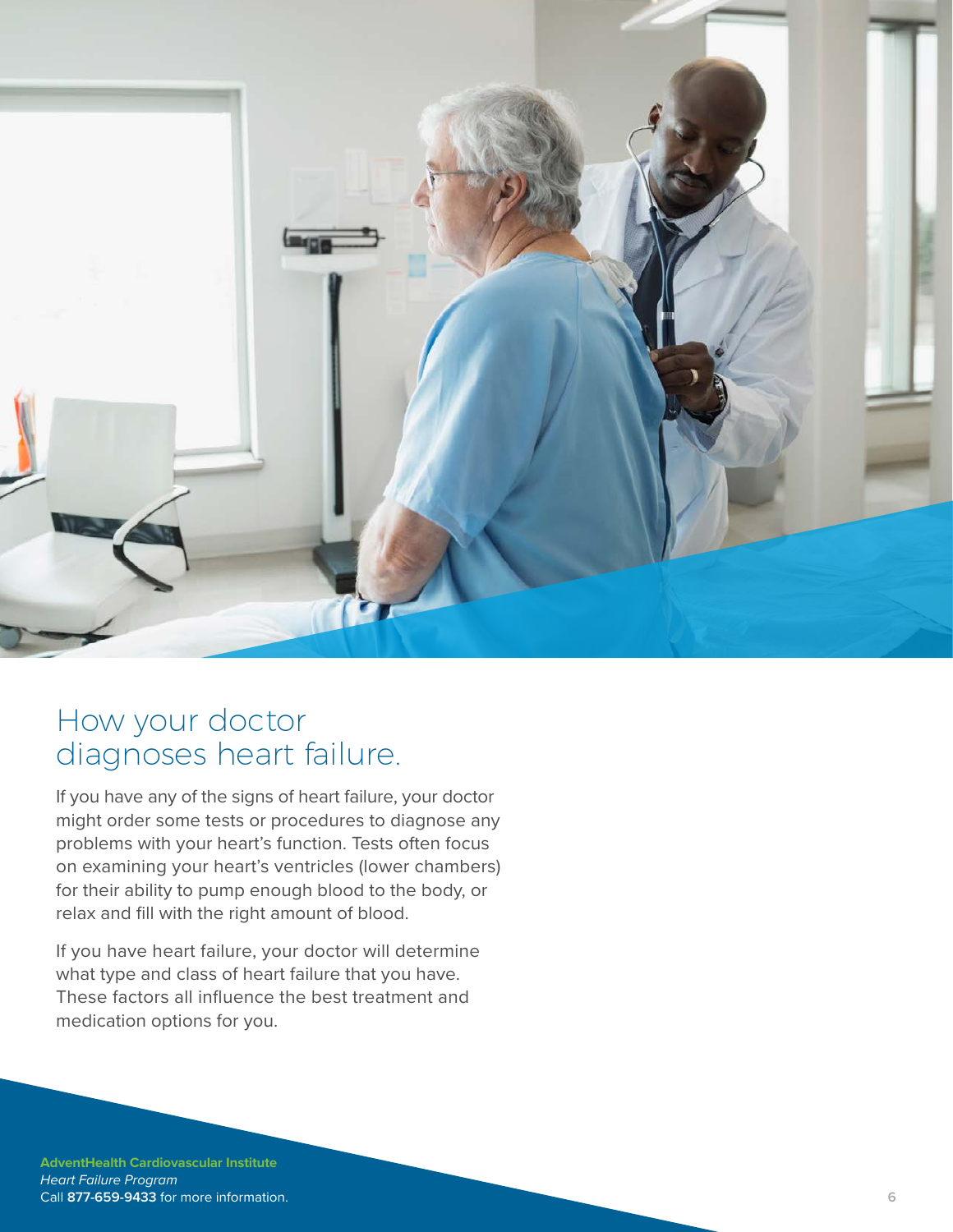## We'll help you live your best life.

Treating heart failure involves managing its symptoms because it is a condition that can't be cured even though the effects can sometimes be reversed. Treatment often involves active participation between you and your doctor to find the right combination of lifestyle factors, medications, procedures and treatments that can help improve your quality of life. Your doctor may recommend these routines as a part of your treatment plan:

#### Lifestyle Factors

Lifestyle factors are very important to managing your heart failure. Take an active role with your doctor to develop a plan that may include:

- Losing or maintaining your weight
- Tracking daily fluid intake
- Avoiding alcohol and quitting smoking
- Avoiding or limiting caffeine
- Eating a low-sodium, low-fat diet
- Being physically active
- Managing stress
- Monitoring blood pressure
- Getting rest
- Developing social support
- Getting appropriate vaccinations (like flu or pneumonia)
- Avoiding tight socks or stockings

#### Cardiac Rehab

This medically supervised program often includes exercise training, education on heart-healthy living and lifestyle, and counseling to help reduce stress. The goal of cardiac rehab is to stabilize, slow or even reverse the progression of heart failure. Talk to your doctor to see if cardiac rehab is a good treatment option for you.

#### **Medications**

Your doctor may recommend certain medications to help improve your quality of life. The right medications may help you to feel more energetic and be more physically active.

- **• Angiotensin Converting Enzyme (ACE) Inhibitor:** Lowers blood pressure and decreases the heart's workload.
- **• Angiotensin Receptor Blocker (ARB):** Lowers blood pressure.
- **• Diuretic:** Helps your body get rid of extra water and sodium.
- **• Angiotensin-Receptor Neprilysin Inhibitor (ARNI):** Improves artery opening and blood flow, reduces sodium (salt) retention, and decreases strain on the heart.
- **• Beta-Blocker:** Lowers blood pressure and slows heart rate.
- **• Digoxin:** Helps your heart pump better.
- **• Vasodilator:** Lowers blood pressure by relaxing blood vessels and allowing them to open (dilate).

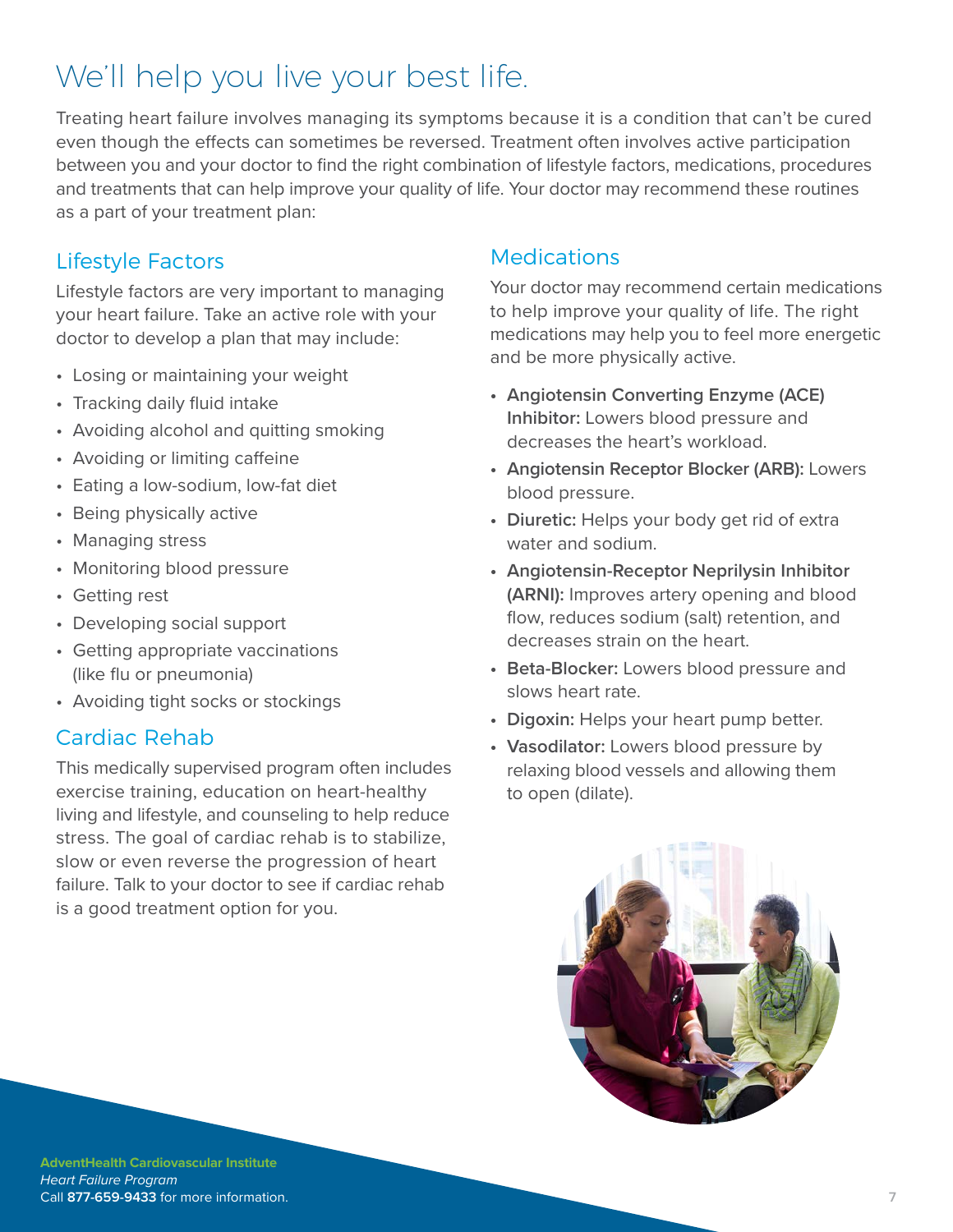

#### Devices and Surgical Procedures

Some people living with heart failure may qualify for surgical procedures and devices that could help improve their heart function. These treatments can include:

#### IMPLANTABLE CARDIOVERTER-DEFIBRILLATOR (ICD)

Defibrillators can help people who have serious arrhythmias (irregular heartbeats). These devices are surgically placed to keep the heart on pace when a life-threatening abnormal heart rhythm is detected.

#### CARDIAC RESYNCHRONIZATION THERAPY (CRT)

CRT involves placing a special pacemaker to help control the heart's contractions. This can be recommended if the heart's electrical signals are off, which changes how the heart normally beats.

#### LEFT VENTRICULAR ASSIST DEVICE (LVAD)

A LVAD is sometimes recommended for those waiting on a heart transplant. It is a surgically implantable, portable device that can be a temporary way to help weakened ventricles by providing a mechanism that keeps the heart pumping.

#### HEART TRANSPLANTATION

For some with severe, progressive heart failure that can't be helped with medications and lifestyle changes, a heart transplant might be the only option. This involves replacing a diseased heart with a healthy, donated heart through open heart surgery.

#### Ongoing Medical Care

It is important to actively monitor your symptoms and see your doctor if you feel any changes in your health. Your doctor might need to adjust your treatment plan.

Contact your doctor right away if you experience any of the following symptoms:

- Gaining more than three pounds in a day or so
- Swelling in your feet, ankles or other parts of your body
- Difficulty breathing
- Changes in physical abilities
- Flu
- Fever
- Chest pain
- Coughing up mucus
- Confusion, dizziness or lightheadedness
- Decreased appetite

Many people live long, fulfilling lives with heart failure. While it brings lifestyle changes, many embrace these changes to build healthier habits that make them feel better, like eating well, exercising and tracking and managing symptoms. Building a support system around you of family, friends and your health care team is important for helping you make these changes, and for living the most healthful life possible with heart failure.